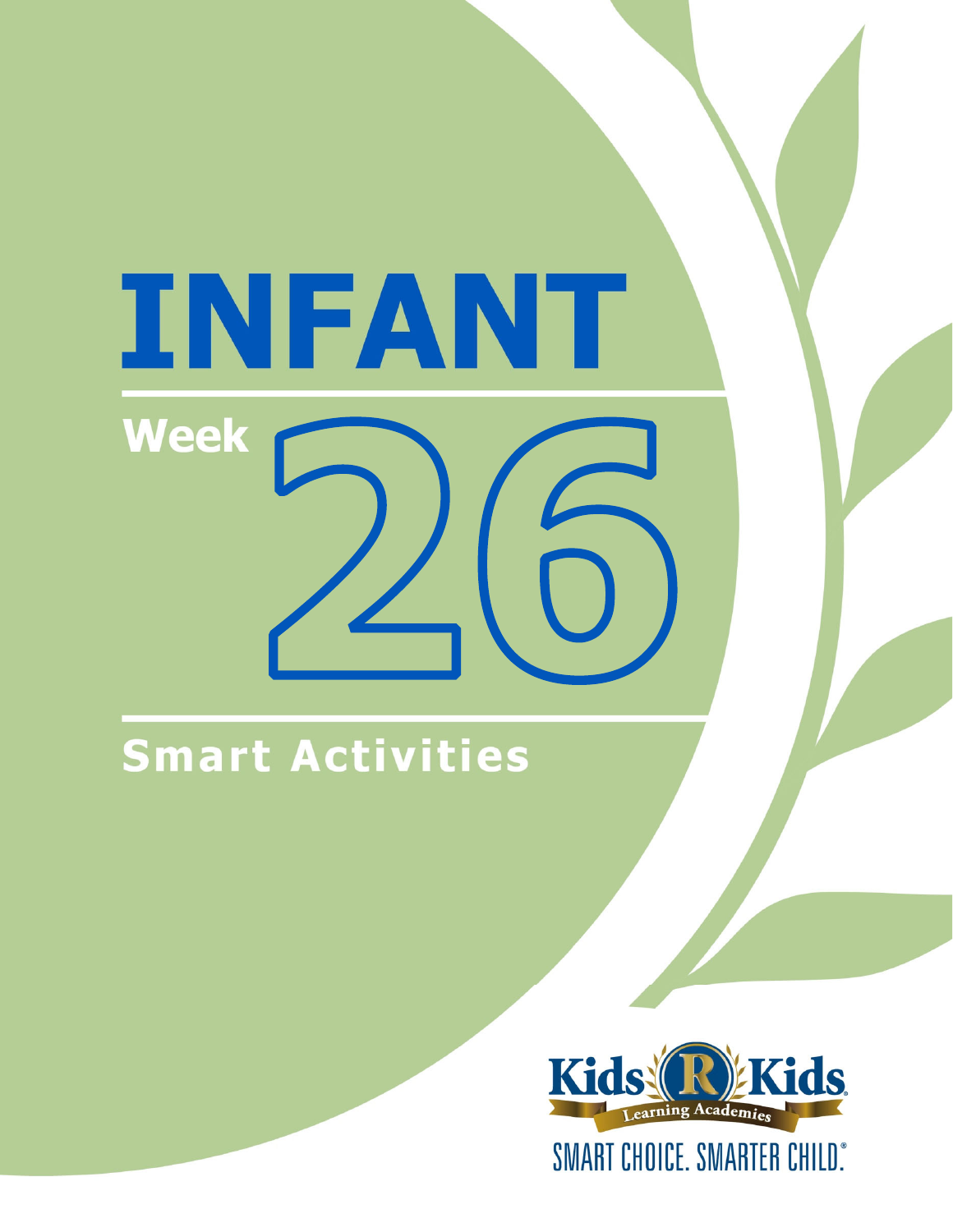# Day 1 Week 26

# **It's a Dog**

**Materials:** stuffed or toy dog **Instructions:** 

- 1. Hold your baby and say, "This is a dog."
- 2. Allow your baby to play with the dog as you describe it including the sound it makes.
- 3. Repeat as you promote language development.



# **Doggy Print**

**Materials:** paint, paper, marker **Preparation:** Gather materials. **Instructions:** 

- 1. Hold your baby and say, "We are going to make picture of a dog using your handprint."
- 2. Paint your baby's hand and gently press it on the paper.
- 3. Draw additional features on the handprint using the marker.
- 4. Enjoy this priceless art.



# **Biscuit**

**by Alyssa Satin Capucilli Materials:** internet access, website:

https://youtu.be/hPHt7SY\_-q8<br>**Preparation:** Preview video.<br>**Instructions:**<br>4. Fries: the read aloud version of *Ries*: **Preparation:** Preview video. **Instructions:** 

- 1. Enjoy the read aloud version of Biscuit by Alyssa Satin Capucilli with your baby.
- 2. Discuss picture details to promote language.



# **Sign Language "Dog"**

### **Instructions:**

Slap the flat hand against the leg and snap the middle finger as if calling a dog. Small children would not be expected to snap fingers.



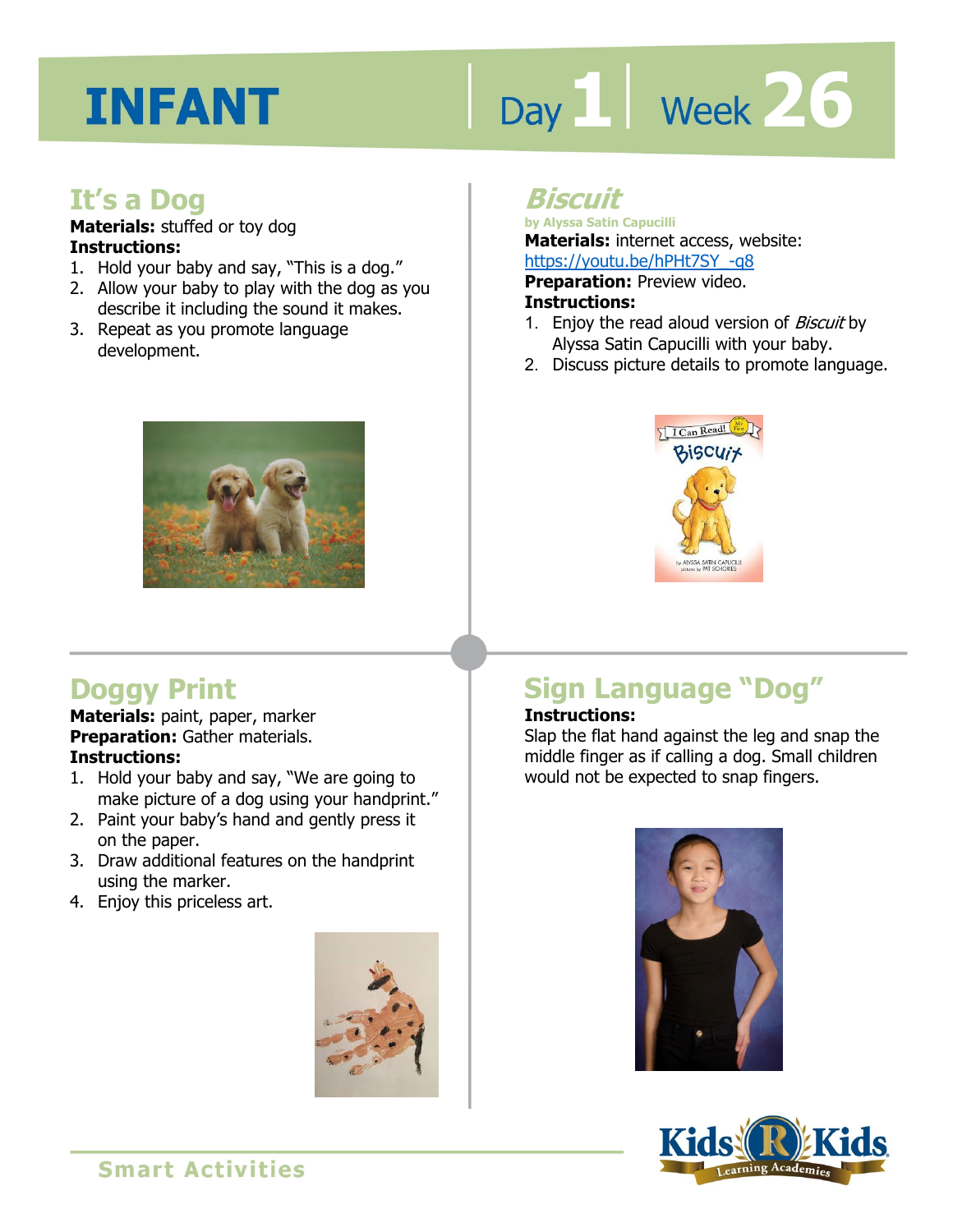# Day 2 | Week 26

## **Meow Meow**

**Materials:** toy or stuffed cat **Instructions:** 

- 1. Hold your baby and say, "This is a cat."
- 2. Allow your baby to play with the cat as you describe it including making its sound.
- 3. Repeat as you promote language development.



# **Three Little Kittens**

#### **Instructions:**

- 1. Hold your baby and say, "We are going to sing a song about three kittens."
- 2. Sing "Three Little Kittens" with your baby.

Three little kittens lost their mitten And don't know where to find them. Leave them alone and they will come home Wagging their tails behind them.

3. Repeat as you promote language development.



# **Lola Gets a Cat**

**by Anna McQuinn Materials:** internet access, website:

**https://youtu.be/FonWx4tO8P4<br><b>Preparation:** Preview video.<br>**Instructions:**<br>4. Faisy the yead aloud varsion of / c/a **Preparation:** Preview video. **Instructions:** 

- 1. Enjoy the read aloud version of Lola Gets a Cat by Anna McQuinn with your child.
- 2. Discuss picture details to promote language.



# **Sign Language "Dog"**

#### **Instructions:**

Slap the flat hand against the leg and snap the middle finger as if calling a dog. Small children would not be expected to snap fingers.



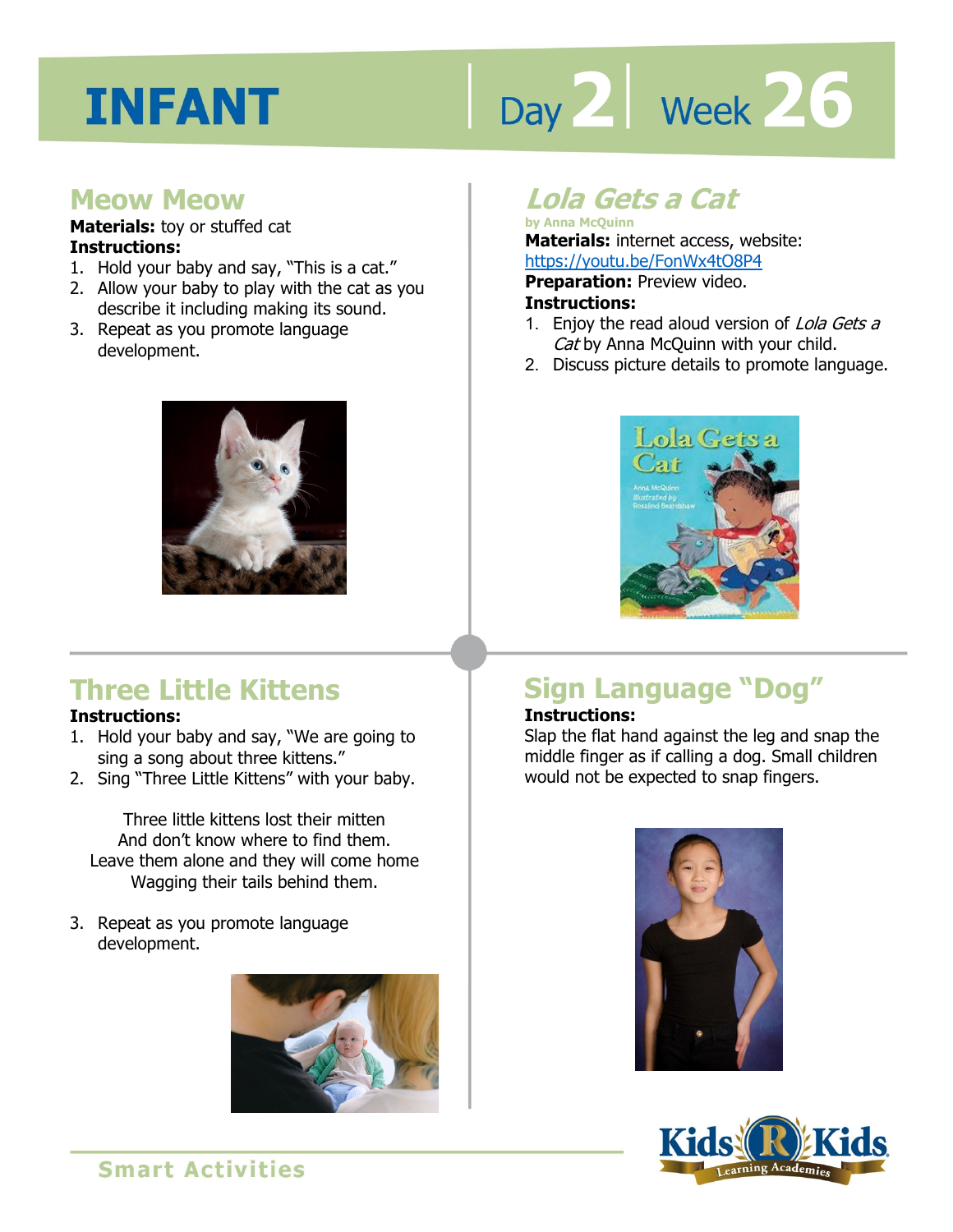# Day 3 | Week 26

# **Blue Bird**

#### **Instructions:**

1. Hold your baby and say, "We are going to sing this nursery rhyme Blue Bird.

**Bluebird**, **bluebird** through my window, **Bluebird**, **bluebird** through my window, **Bluebird**, **bluebird** come through my window, Oh, Johnny, I am tired.

2. Repeat as your baby shows interest in a nursery rhyme.



# **Little Bird**

#### **Materials:** paint, paper, marker **Instructions:**

- 1. Hold your baby and say, "We are going to make picture of a bird using your footprint."
- 2. Paint your baby's foot and gently press it on the paper.
- 3. Draw additional features on the footprint using the marker.
- 4. Enjoy this priceless art.



# **Bird on My Head**

**by Russell Ginns Materials:** internet access, website: https://youtu.be/VrrWZLMme6Q

**Preparation:** Preview video. **Instructions:** 

- 1. Enjoy the read aloud version of Bird on My Head by Russell Ginns with your baby.
- 2. Discuss picture details to promote language.



# **Sign Language "Dog"**

### **Instructions:**

Slap the flat hand against the leg and snap the middle finger as if calling a dog. Small children would not be expected to snap fingers.



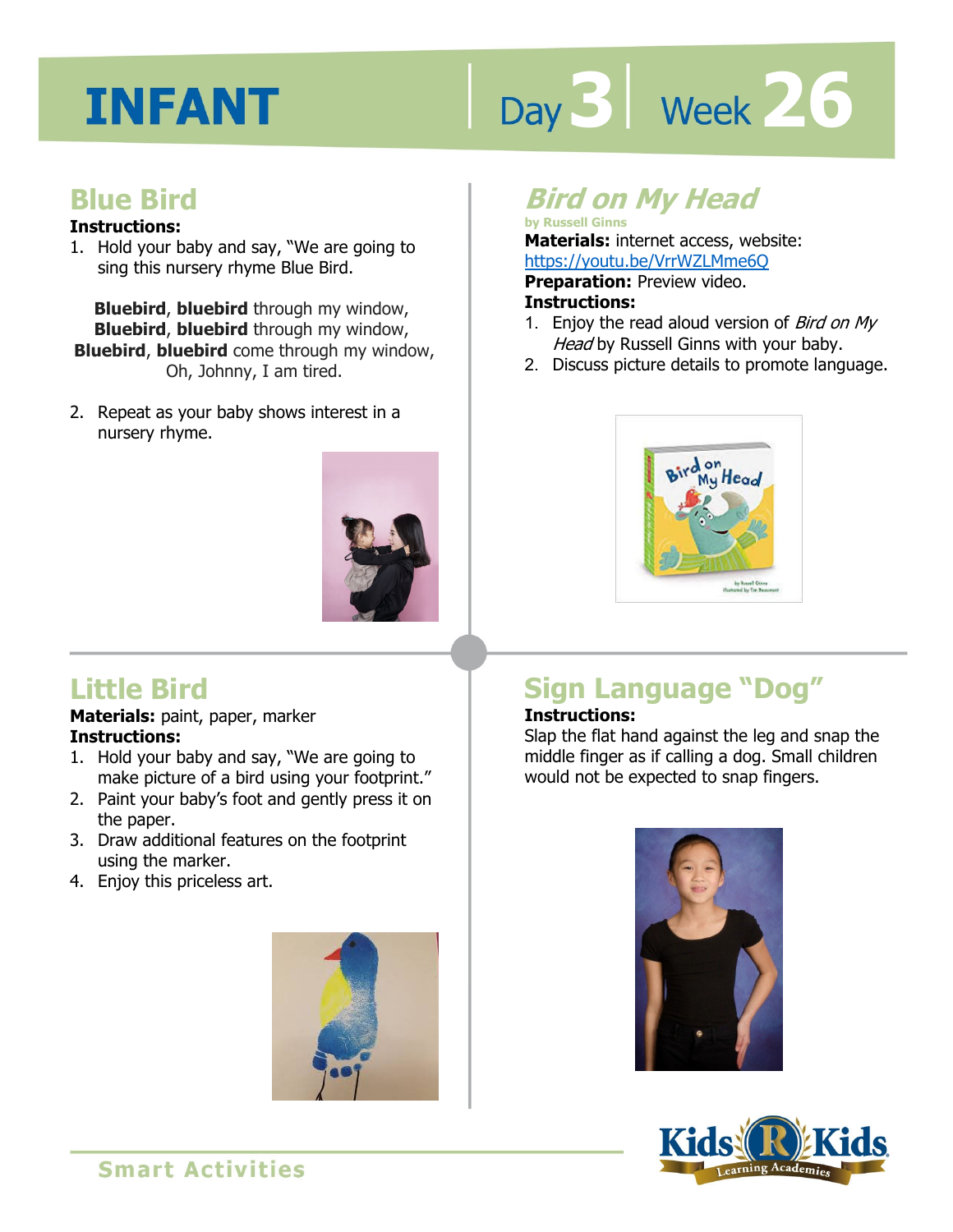# Day 4 Week 26

## **Green Frog**

#### **Materials:** toy or stuffed frog **Instructions:**

- 1. Hold your baby and say, "This is a frog."
- 2. Place the frog in front of the child.
- 3. Encourage your baby to crawl to reach the frog.
- 4. Praise your baby's efforts and modify as needed.



# **Speckled Frogs**

**Materials:** internet access, website: https://youtu.be/kEJP1myKkUc

**Preparation:** Preview video.

#### **Instructions:**

- **IRCDS.//YOULLI.DE/KEJF INTYKKOC**<br>**Preparation:** Preview video.<br>1. Enjoy this sing along about speckled frogs with your baby.
- 2. Encourage your baby's respond to music.



# **Lilly Pad**

**Materials:** paper plate, green paint **Preparation:** Cut out a triangle shape. **Instructions:** 

- 1. Hold your baby and say, "We are going to paint a Lilly pad with our hands."
- 2. Put paint on your baby's hand and encourage him/her to smear paint on the plate.
- 3. Enjoy this priceless art.



# **Sign Language "Dog"**

## **Instructions:**

Slap the flat hand against the leg and snap the middle finger as if calling a dog. Small children would not be expected to snap fingers.